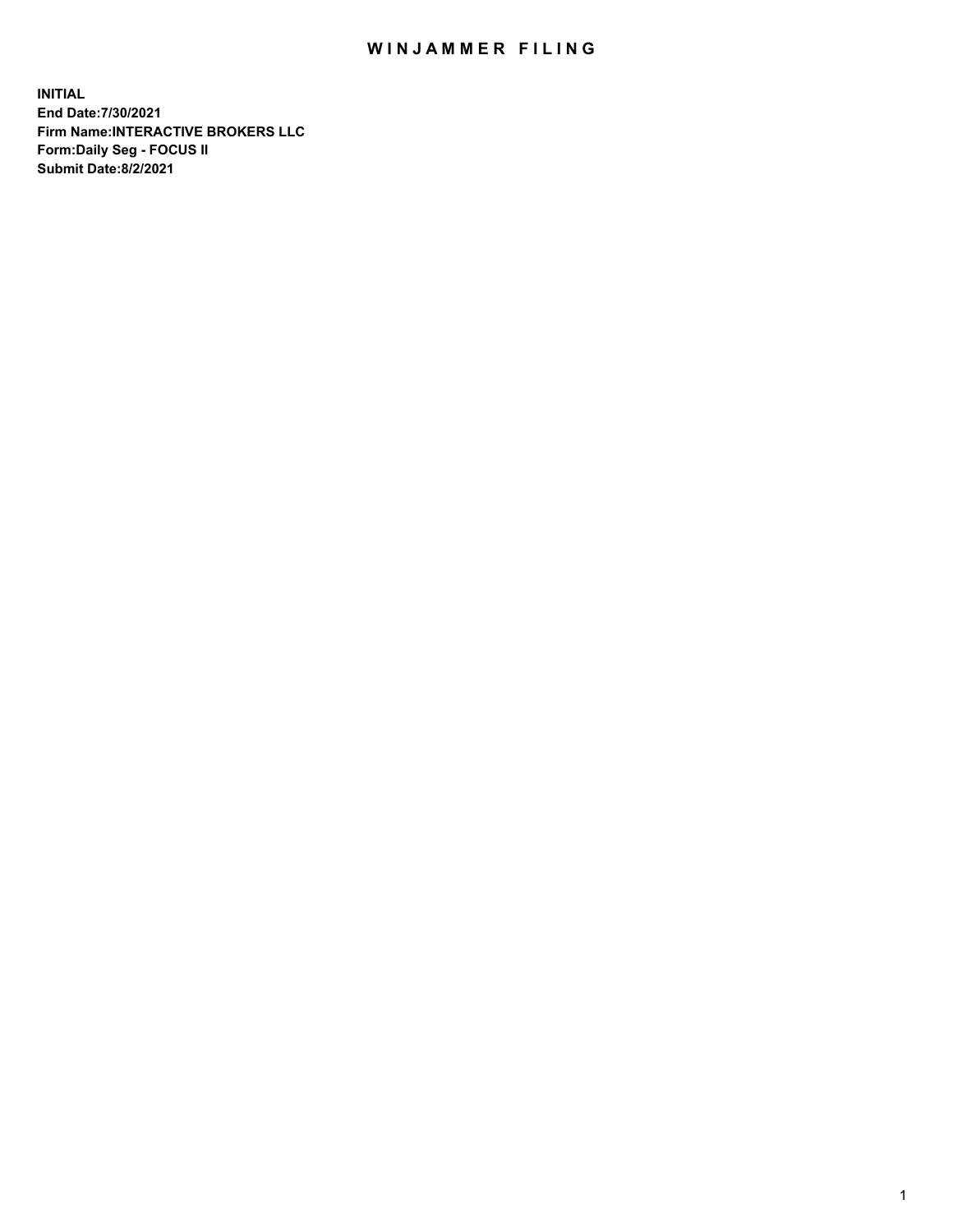**INITIAL End Date:7/30/2021 Firm Name:INTERACTIVE BROKERS LLC Form:Daily Seg - FOCUS II Submit Date:8/2/2021 Daily Segregation - Cover Page**

| Name of Company                                                                                                                                                                                                                                                                                                                | <b>INTERACTIVE BROKERS LLC</b>                                                                  |
|--------------------------------------------------------------------------------------------------------------------------------------------------------------------------------------------------------------------------------------------------------------------------------------------------------------------------------|-------------------------------------------------------------------------------------------------|
| <b>Contact Name</b>                                                                                                                                                                                                                                                                                                            | <b>James Menicucci</b>                                                                          |
| <b>Contact Phone Number</b>                                                                                                                                                                                                                                                                                                    | 203-618-8085                                                                                    |
| <b>Contact Email Address</b>                                                                                                                                                                                                                                                                                                   | jmenicucci@interactivebrokers.c<br>om                                                           |
| FCM's Customer Segregated Funds Residual Interest Target (choose one):<br>a. Minimum dollar amount: ; or<br>b. Minimum percentage of customer segregated funds required:%; or<br>c. Dollar amount range between: and; or<br>d. Percentage range of customer segregated funds required between:% and%.                          | $\overline{\mathbf{0}}$<br>$\overline{\mathbf{0}}$<br>155,000,000 245,000,000<br>0 <sub>0</sub> |
| FCM's Customer Secured Amount Funds Residual Interest Target (choose one):<br>a. Minimum dollar amount: ; or<br>b. Minimum percentage of customer secured funds required:%; or<br>c. Dollar amount range between: and; or<br>d. Percentage range of customer secured funds required between:% and%.                            | $\overline{\mathbf{0}}$<br>$\overline{\mathbf{0}}$<br>80,000,000 120,000,000<br>0 <sub>0</sub>  |
| FCM's Cleared Swaps Customer Collateral Residual Interest Target (choose one):<br>a. Minimum dollar amount: ; or<br>b. Minimum percentage of cleared swaps customer collateral required:% ; or<br>c. Dollar amount range between: and; or<br>d. Percentage range of cleared swaps customer collateral required between:% and%. | $\overline{\mathbf{0}}$<br>$\overline{\mathbf{0}}$<br>0 <sub>0</sub><br>0 <sub>0</sub>          |

Attach supporting documents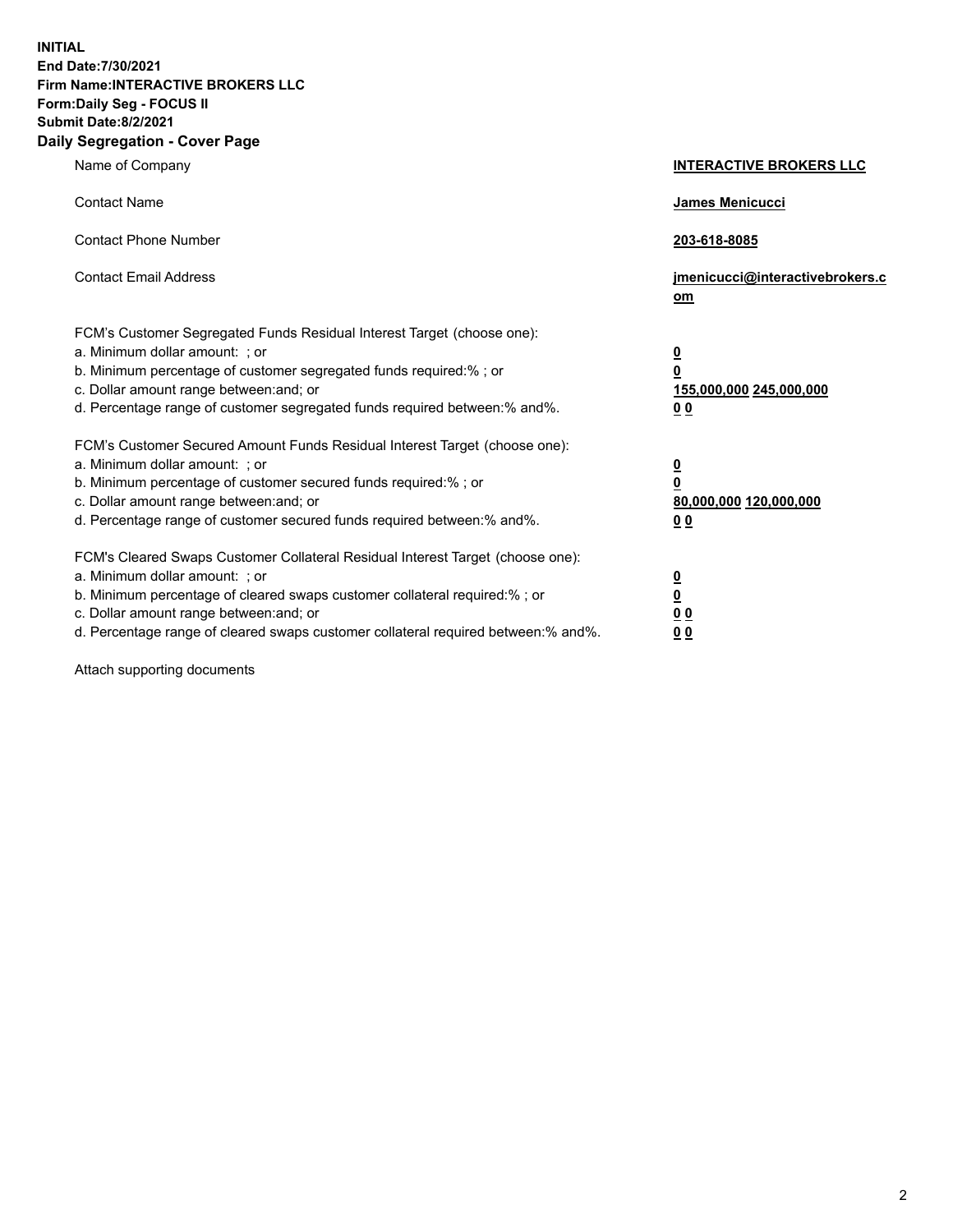**INITIAL End Date:7/30/2021 Firm Name:INTERACTIVE BROKERS LLC Form:Daily Seg - FOCUS II Submit Date:8/2/2021 Daily Segregation - Secured Amounts**

|     | Foreign Futures and Foreign Options Secured Amounts                                                        |                                                      |
|-----|------------------------------------------------------------------------------------------------------------|------------------------------------------------------|
|     | Amount required to be set aside pursuant to law, rule or regulation of a foreign                           | $0$ [7305]                                           |
|     | government or a rule of a self-regulatory organization authorized thereunder                               |                                                      |
| 1.  | Net ledger balance - Foreign Futures and Foreign Option Trading - All Customers                            |                                                      |
|     | A. Cash                                                                                                    | 505,000,618 [7315]                                   |
|     | B. Securities (at market)                                                                                  | $0$ [7317]                                           |
| 2.  | Net unrealized profit (loss) in open futures contracts traded on a foreign board of trade                  | -13,022,479 [7325]                                   |
| 3.  | Exchange traded options                                                                                    |                                                      |
|     | a. Market value of open option contracts purchased on a foreign board of trade                             | 96,339 [7335]                                        |
|     | b. Market value of open contracts granted (sold) on a foreign board of trade                               | -9,681 [7337]                                        |
| 4.  | Net equity (deficit) (add lines 1. 2. and 3.)                                                              | 492,064,797 [7345]                                   |
| 5.  | Account liquidating to a deficit and account with a debit balances - gross amount                          | 63,217 [7351]                                        |
|     | Less: amount offset by customer owned securities                                                           | 0 [7352] 63,217 [7354]                               |
| 6.  | Amount required to be set aside as the secured amount - Net Liquidating Equity                             | 492,128,014 [7355]                                   |
|     | Method (add lines 4 and 5)                                                                                 |                                                      |
| 7.  | Greater of amount required to be set aside pursuant to foreign jurisdiction (above) or line                | 492,128,014 [7360]                                   |
|     | 6.                                                                                                         |                                                      |
|     | FUNDS DEPOSITED IN SEPARATE REGULATION 30.7 ACCOUNTS                                                       |                                                      |
| 1.  | Cash in banks                                                                                              |                                                      |
|     | A. Banks located in the United States                                                                      | 52,571,015 [7500]                                    |
|     | B. Other banks qualified under Regulation 30.7                                                             | 0 [7520] 52,571,015 [7530]                           |
| 2.  | Securities                                                                                                 |                                                      |
|     | A. In safekeeping with banks located in the United States                                                  | 349,987,500 [7540]                                   |
|     | B. In safekeeping with other banks qualified under Regulation 30.7                                         | 0 [7560] 349,987,500 [7570]                          |
| 3.  | Equities with registered futures commission merchants                                                      |                                                      |
|     | A. Cash                                                                                                    | $0$ [7580]                                           |
|     | <b>B.</b> Securities                                                                                       | $0$ [7590]                                           |
|     | C. Unrealized gain (loss) on open futures contracts                                                        | $0$ [7600]                                           |
|     | D. Value of long option contracts                                                                          | $0$ [7610]                                           |
|     | E. Value of short option contracts                                                                         | 0 [7615] 0 [7620]                                    |
| 4.  | Amounts held by clearing organizations of foreign boards of trade                                          |                                                      |
|     | A. Cash                                                                                                    | $0$ [7640]                                           |
|     | <b>B.</b> Securities                                                                                       | $0$ [7650]                                           |
|     | C. Amount due to (from) clearing organization - daily variation                                            | $0$ [7660]                                           |
|     | D. Value of long option contracts                                                                          | $0$ [7670]                                           |
|     | E. Value of short option contracts                                                                         | 0 [7675] 0 [7680]                                    |
| 5.  | Amounts held by members of foreign boards of trade                                                         |                                                      |
|     | A. Cash                                                                                                    | 210,847,694 [7700]                                   |
|     | <b>B.</b> Securities                                                                                       | $0$ [7710]                                           |
|     | C. Unrealized gain (loss) on open futures contracts                                                        | 606,363 [7720]                                       |
|     | D. Value of long option contracts                                                                          | 96,339 [7730]                                        |
|     | E. Value of short option contracts                                                                         | <mark>-9,681</mark> [7735] <b>211,540,715</b> [7740] |
| 6.  | Amounts with other depositories designated by a foreign board of trade                                     | 0 [7760]                                             |
| 7.  | Segregated funds on hand                                                                                   | $0$ [7765]                                           |
| 8.  | Total funds in separate section 30.7 accounts                                                              | 614,099,230 [7770]                                   |
| 9.  | Excess (deficiency) Set Aside for Secured Amount (subtract line 7 Secured Statement<br>Page 1 from Line 8) | 121,971,216 [7380]                                   |
| 10. | Management Target Amount for Excess funds in separate section 30.7 accounts                                | 80,000,000 [7780]                                    |
| 11. | Excess (deficiency) funds in separate 30.7 accounts over (under) Management Target                         | 41,971,216 [7785]                                    |
|     |                                                                                                            |                                                      |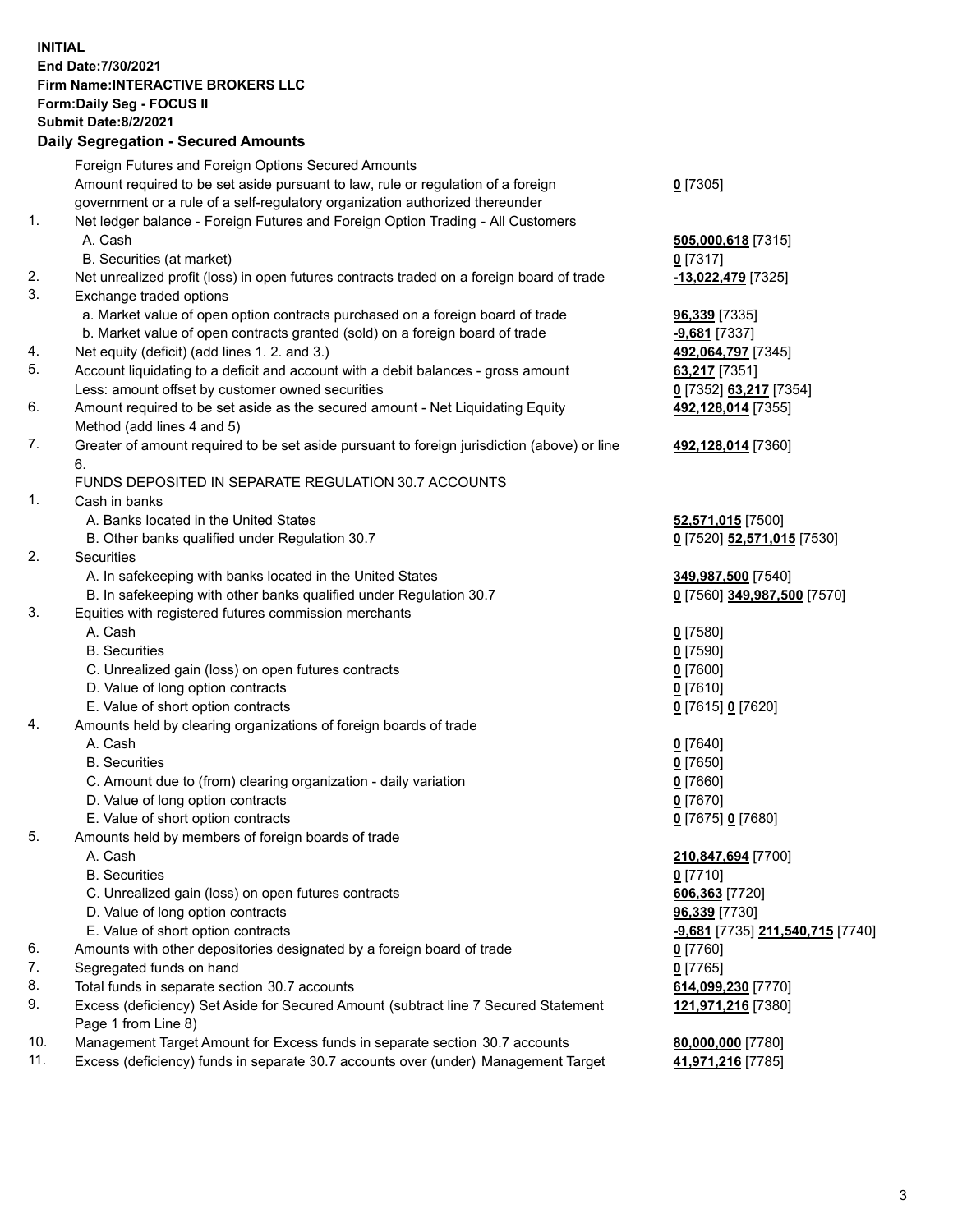**INITIAL End Date:7/30/2021 Firm Name:INTERACTIVE BROKERS LLC Form:Daily Seg - FOCUS II Submit Date:8/2/2021 Daily Segregation - Segregation Statement** SEGREGATION REQUIREMENTS(Section 4d(2) of the CEAct) 1. Net ledger balance A. Cash **6,762,235,661** [7010] B. Securities (at market) **0** [7020] 2. Net unrealized profit (loss) in open futures contracts traded on a contract market **99,579,354** [7030] 3. Exchange traded options A. Add market value of open option contracts purchased on a contract market **309,297,711** [7032] B. Deduct market value of open option contracts granted (sold) on a contract market **-239,987,968** [7033] 4. Net equity (deficit) (add lines 1, 2 and 3) **6,931,124,758** [7040] 5. Accounts liquidating to a deficit and accounts with debit balances - gross amount **1,236,347** [7045] Less: amount offset by customer securities **0** [7047] **1,236,347** [7050] 6. Amount required to be segregated (add lines 4 and 5) **6,932,361,105** [7060] FUNDS IN SEGREGATED ACCOUNTS 7. Deposited in segregated funds bank accounts A. Cash **1,521,359,335** [7070] B. Securities representing investments of customers' funds (at market) **3,247,357,350** [7080] C. Securities held for particular customers or option customers in lieu of cash (at market) **0** [7090] 8. Margins on deposit with derivatives clearing organizations of contract markets A. Cash **1,991,360,565** [7100] B. Securities representing investments of customers' funds (at market) **323,699,251** [7110] C. Securities held for particular customers or option customers in lieu of cash (at market) **0** [7120] 9. Net settlement from (to) derivatives clearing organizations of contract markets **-7,832,209** [7130] 10. Exchange traded options A. Value of open long option contracts **309,149,334** [7132] B. Value of open short option contracts **-239,968,968** [7133] 11. Net equities with other FCMs A. Net liquidating equity **0** [7140] B. Securities representing investments of customers' funds (at market) **0** [7160] C. Securities held for particular customers or option customers in lieu of cash (at market) **0** [7170] 12. Segregated funds on hand **0** [7150] 13. Total amount in segregation (add lines 7 through 12) **7,145,124,658** [7180] 14. Excess (deficiency) funds in segregation (subtract line 6 from line 13) **212,763,553** [7190] 15. Management Target Amount for Excess funds in segregation **155,000,000** [7194] 16. Excess (deficiency) funds in segregation over (under) Management Target Amount Excess **57,763,553** [7198]